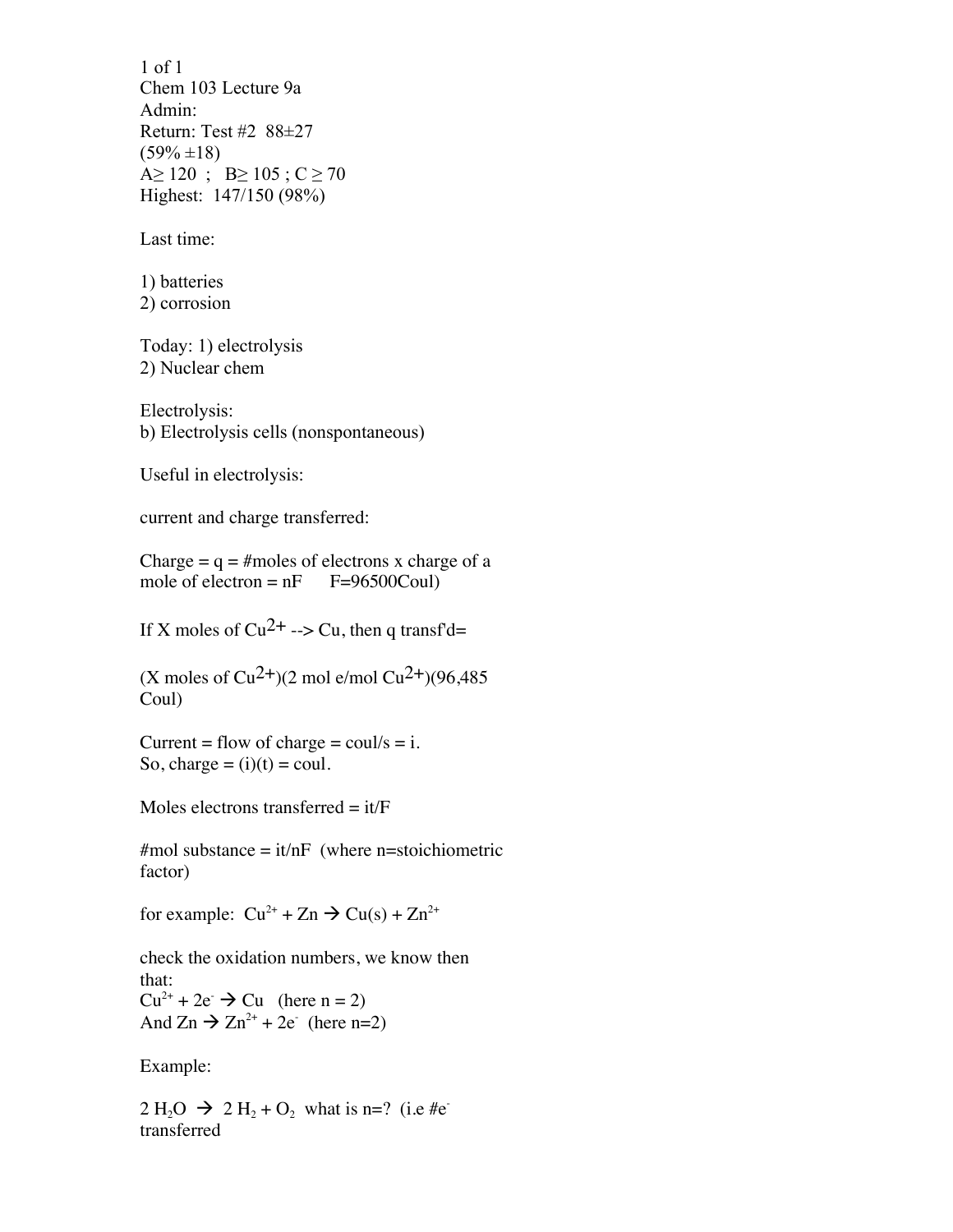2 of 2

eg. Water is hydrolyzed to oxygen and hydrogen gas.

a) How many mLs of  $H<sub>2</sub>$  gas will be generated if water is hydrolyzed at 3.0 V for 2.0 hours at 1.80 amperes? (assume STP conditions) b) Write the half reactions c) determine the reaction in the anode.

d) which half reaction will generate acidic conditions?

Solution:

Balanced equation:

 $2H<sub>2</sub>O \rightarrow 2H<sub>2</sub> + O<sub>2</sub>$ 

so n =4, i =1.80 A, t =2.0  $x60x60=7200$  sec mol H<sub>2</sub> = it/nF=(2.0)(7200)/(4)(96500)  $= 0.0373$  mol

 $V = nRT/P = .0373(.0821)(273)/(1) = 0.836L$  $= 836$  mL

## **nuclear chemistry:**

0) Nuclear chemistry: bridges chem & physics -Diff from other areas of chemistry: chem rxns involve e's (moderate E's) nuke rxns involve nuclei (extremely high E)

-Involved modern technolgies: power plants to wrist watches, & smoke detectors.

- controversial uses: nucl bombs, nucl. plants

1) Nuclear reactions: result of unstable nuclei. Spontaneous. Irreversible.

- called "nuclear *decay*"

- the unstable nuclei are called *radionuclides*
- nuclear rxns release radiation
	- powerful forces involved and energies tremendous. so large they are described by  $E=mc^2$ .
	- Referred to as "*ionizing radiation*" to differentiate from less energetic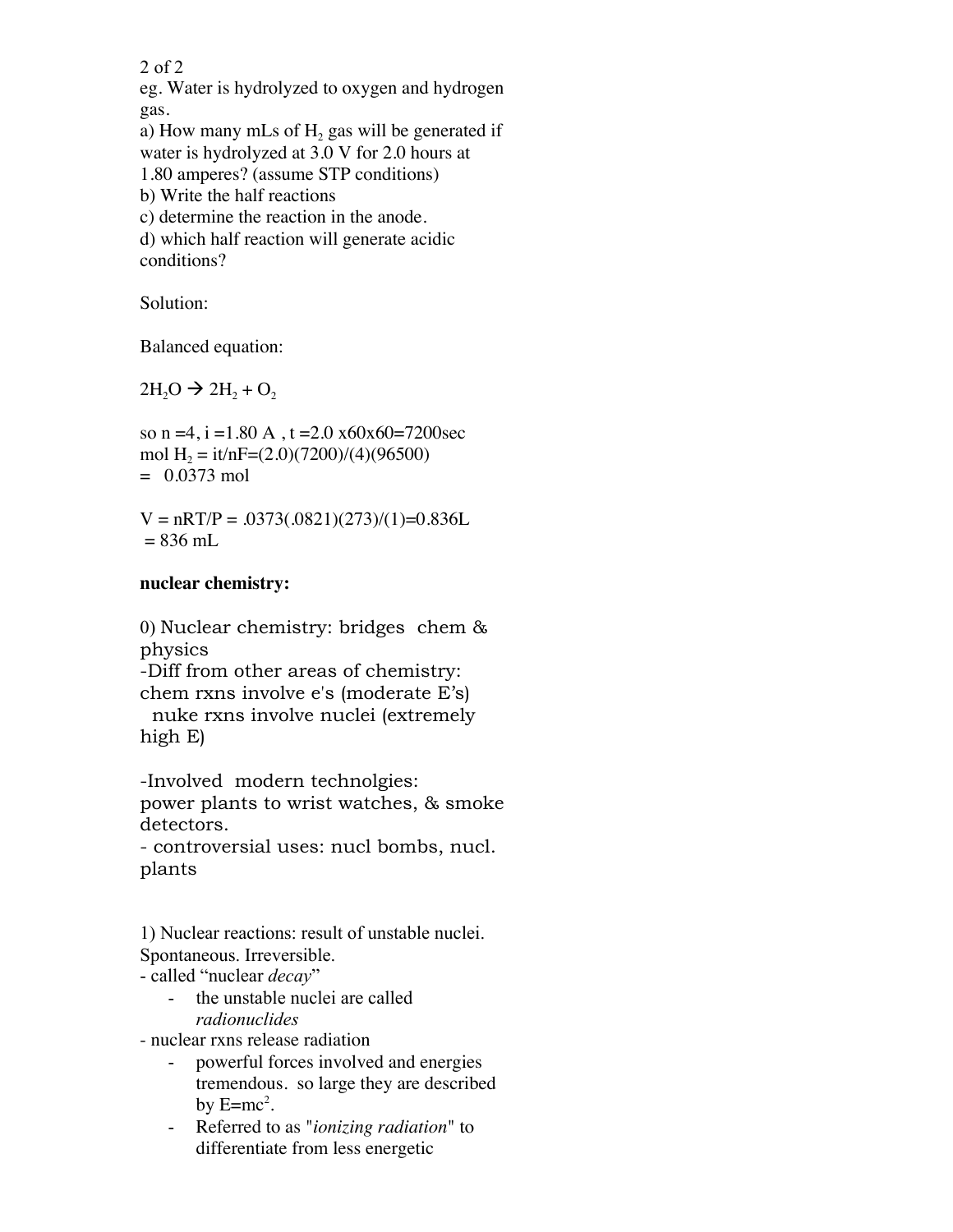## 3 of 3 radiation (like light, IR and near UV)

2) Types of radiation, particles in nuclear decay: Their symbols: In general:  $_{z}^{A}X$  where: z = atomic # =charge and A=atomic mass  $# = #protons(p) + #neutrons(n)$ 

nuclear decay lead to release of 3 major kinds of radiation:

| 3 major kings of faqiation. |                                        |        |           |
|-----------------------------|----------------------------------------|--------|-----------|
| particle                    | symbol                                 | charge | mass(amu) |
| alpha                       |                                        | $+2$   |           |
|                             | $2^{4}\alpha$ , $\alpha$<br>$2^{4}$ He |        |           |
| beta                        | $1^{\circ}$ e                          |        |           |
| gamma                       | Έ                                      |        |           |

symbols of nuclear particles (*nucleons*):

neutron  $_0^1$ n proton  $1^1$ p positron  $+1^0$  $\beta$ ,  $1^0$ e atomic mass # symbol of a nucleus:  $\frac{A}{z}X$ where:  $atomic \# (charge)$ ,

(3) Nuclear Decay : spontaneous breakdown of unstable nuclei

example:  $6^{12}$ C is "*carbon –12*" = it's the most common isotope of C

(it has 6 protons & 6 neutrons)

But there is also: Carbon-14: (it has 8 neutrons) Carbon-14 is unstable and undergoes decay:

 $6^{14}C \rightarrow 7^{14}N + 1^{0}e$  ("beta emission")

we can detect presence of C-14 from β emission.

(4) Balancing nuclear reactions: note how to balance nuclear equations: A and Z must balance. Write #'s for ease of balancing.

Example of nuclear reactions (fill in blanks):

 $s^{15}O \rightarrow \_\_\_\_\_+^0e$  type: emission  $a_4^{210}Po \rightarrow \underline{\hspace{1cm}} + 2^4\alpha$  type: \_\_\_\_\_\_ emission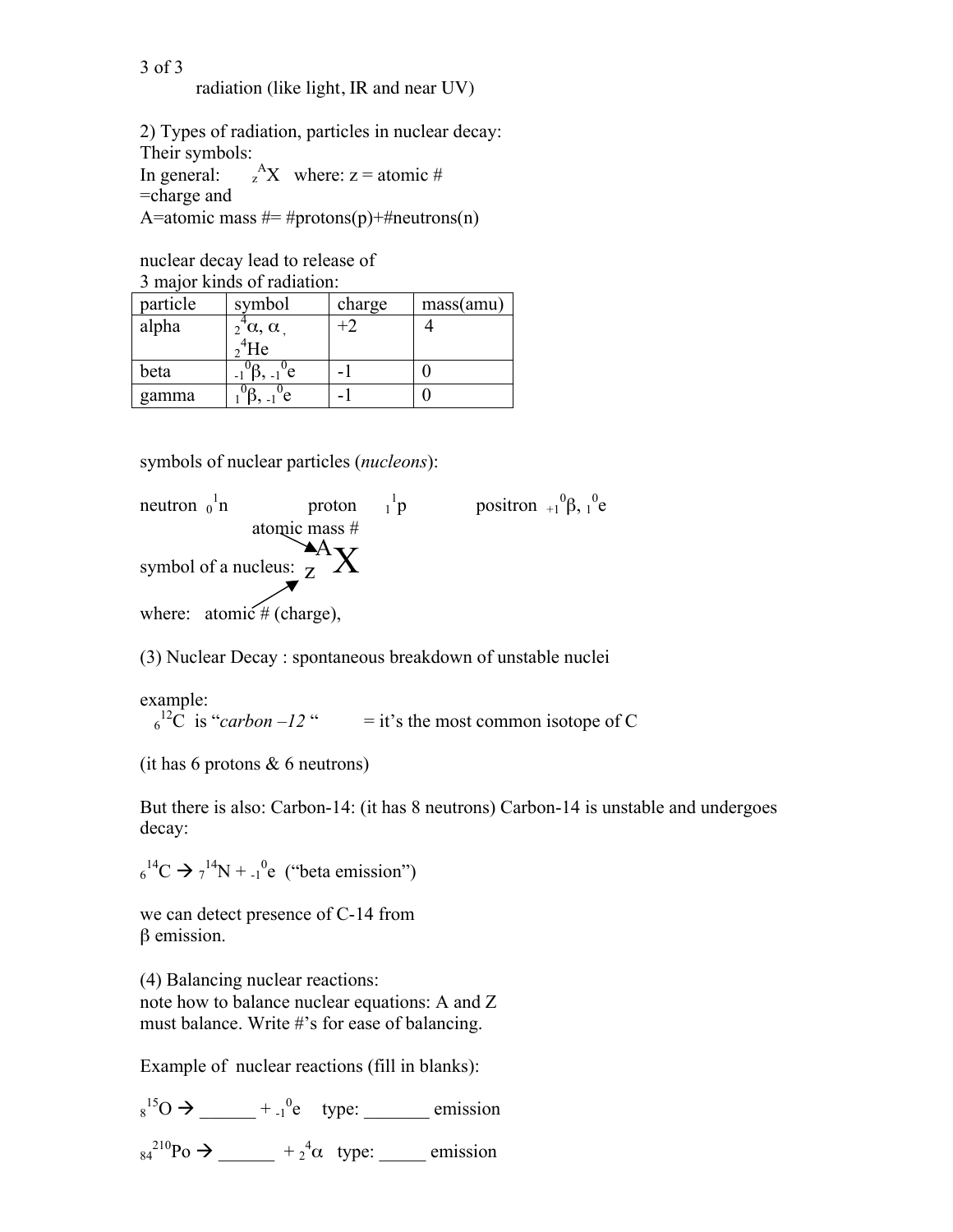4 of 4

$$
_{94}^{241}
$$
Pu +<sub>8</sub><sup>16</sup>O  $\rightarrow$  5<sub>0</sub><sup>1</sup>n + … type:  
\n<sub>7</sub><sup>14</sup>N +<sub>-1</sub><sup>0</sup>e  $\rightarrow_6^{14}$ C type: \_\_\_\_\_\_\_

In beta emission Z increases in

$$
{}^{1}_{0}n \rightarrow {}^{1}_{1}p^{+} + {}^{0}_{-1}e^{-}
$$
 (β-emission)

In positron emission Z decreases in

(see any mistakes?)  $1<sub>0</sub>$ p<sup>+</sup> →  $1<sub>0</sub>$ n +  $0<sub>1</sub>$ e<sup>+</sup> (positron or β<sup>+</sup>-emission)

(5) Belt of stability: describes reln of  $\#n$  vs  $\#p$ .



It's important to look at the ratio of  $# n / # p$ At low z values, this ratio is 1 but at higher z values, it diverges toward >1. From He to Ca(z=20) have p:n = 1:1 (n/p=1) and to Bi(83), more than  $n/p > 1$ . think of it as n needed to moderate the tremendous repulsion of p's.

(6) Radioactive elements:

Above 83, all elements are radioactive. Even #Z tends to be stable, even#n also tends to be stable.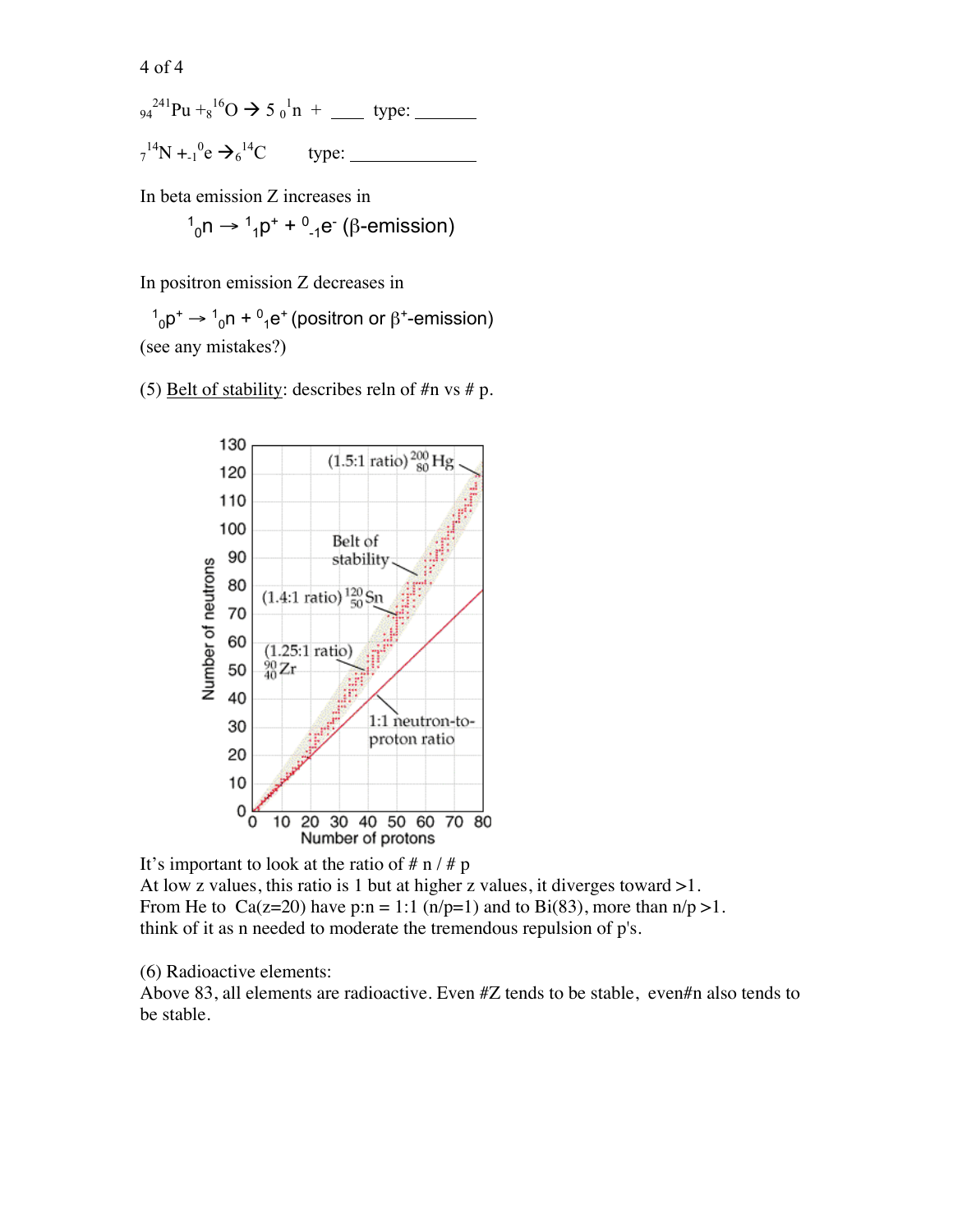5 of 5 If above the belt: β emission to increase Z if below the belt: can do positron emission or electron



Understand the differences:

Say we have C-14: that's above the belt of stability. (beta emission):  $6^{14}C$  - - - >  $7^{14}N + 1^{0}e$ 

say we have:C-10 a) can have electron capture:  ${}^{10}C+{}_{-1}{}^{0}e$  - - ->  $5{}^{10}B$ 

b) can have positron emission: <sup>6</sup>  $^{10}C$  - - ->  $_5$  $^{10}B + 1$ <sup>o</sup>e

Note that elements above 80 tend to undergo alpha emission (both n and p decrease by 2)

(7) Radioactive series: Often, nucl. decay involves a *radioactive series* For uranium, U-238: U-238->Th-234 -> U=234, e

(see below for the radioactive series for U-238)

(8) **Binding energy** (BE): a measure of the force holding the nucleons together in a nucleus:



consider: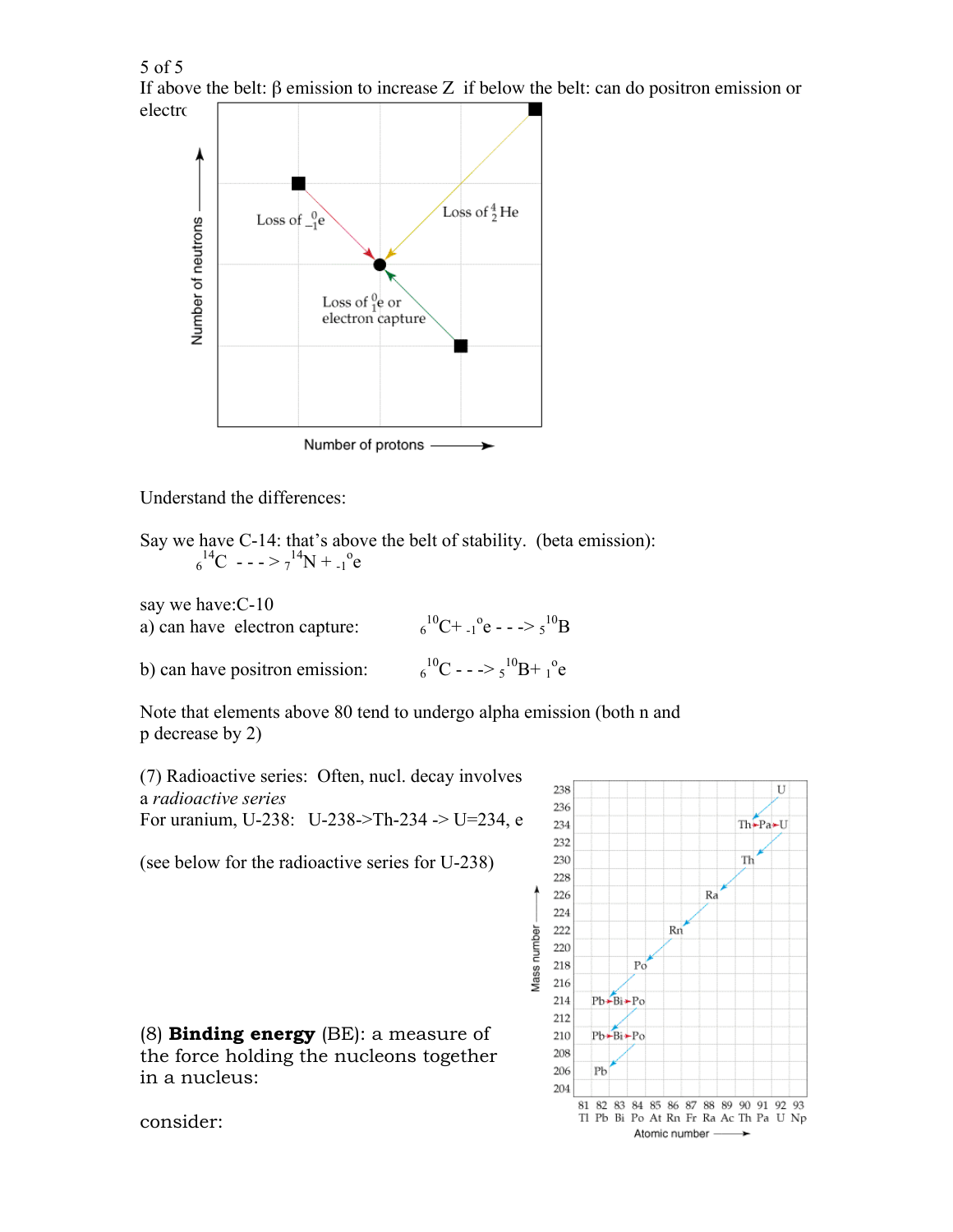6 of 6  $^{1}$ <sub>1</sub>H +<sup>1</sup><sub>0</sub>n  $\rightarrow$  <sup>2</sup><sub>1</sub>H  $\Delta$ E=-2.15x10<sup>8</sup> kJ/mol 1.007825 1.008665 2.01420 g/mol

*mass defect***,** ∆m = loss of mass (due to nonconservation of matter)

The missing mass is converted into energy by Einstein's equation:  $E = mc^2$  $\Delta m$  = products - reactants masses = 2.001410- $(2.00380) = .00239g/mol$  $\Delta E = (\Delta m)c^2 = (2.39x10^6kg/mol)$  $x(3.00x10^8m^2/s^2)$ =  $= -2.15x10^{11}$ J/mol

## (9) **Binding energy (BE/n) per**

**nucleon**:a measure of nuclear stability **Binding energy (BE)**= energy required to separate nucleus into its individual nucleons:

In the above case, BE per nucleon:  $2.15x10^{11}J/2=1.08x10^{11}J/nucleon$ 

 $42$ He: BE/n=6.84x10<sup>11</sup> J/nucleon (more stable)

(10) All spontaneous nuclear reactions are **exothermic**.

Note :all exothermic rxns (both nuclear and chemical) convert mass to energy but in chem rxns, ∆m's too small to detect and we say: *conservation of mass* holds.

BE per nucleon:  $2.15x10^{11}J/2=1.08x10^{11}J/mol$ n for  $42$ He: BE/ncln=6.84x10<sup>11</sup> J/mol ncln (more stable)

plot of BE/nucln: shows that most stable are around Fe-56. (the greater the BE/nucleon, the greater the stability of the nucleus. That means all elements are thermod unstable rel to Fe-56.

Heavier elements tend to break up into smaller nuclei by fission to come closer to Fe-56 while smaller nuclei tend to fuse (fusion) to form larger nuclei to be closer to Fe-56.